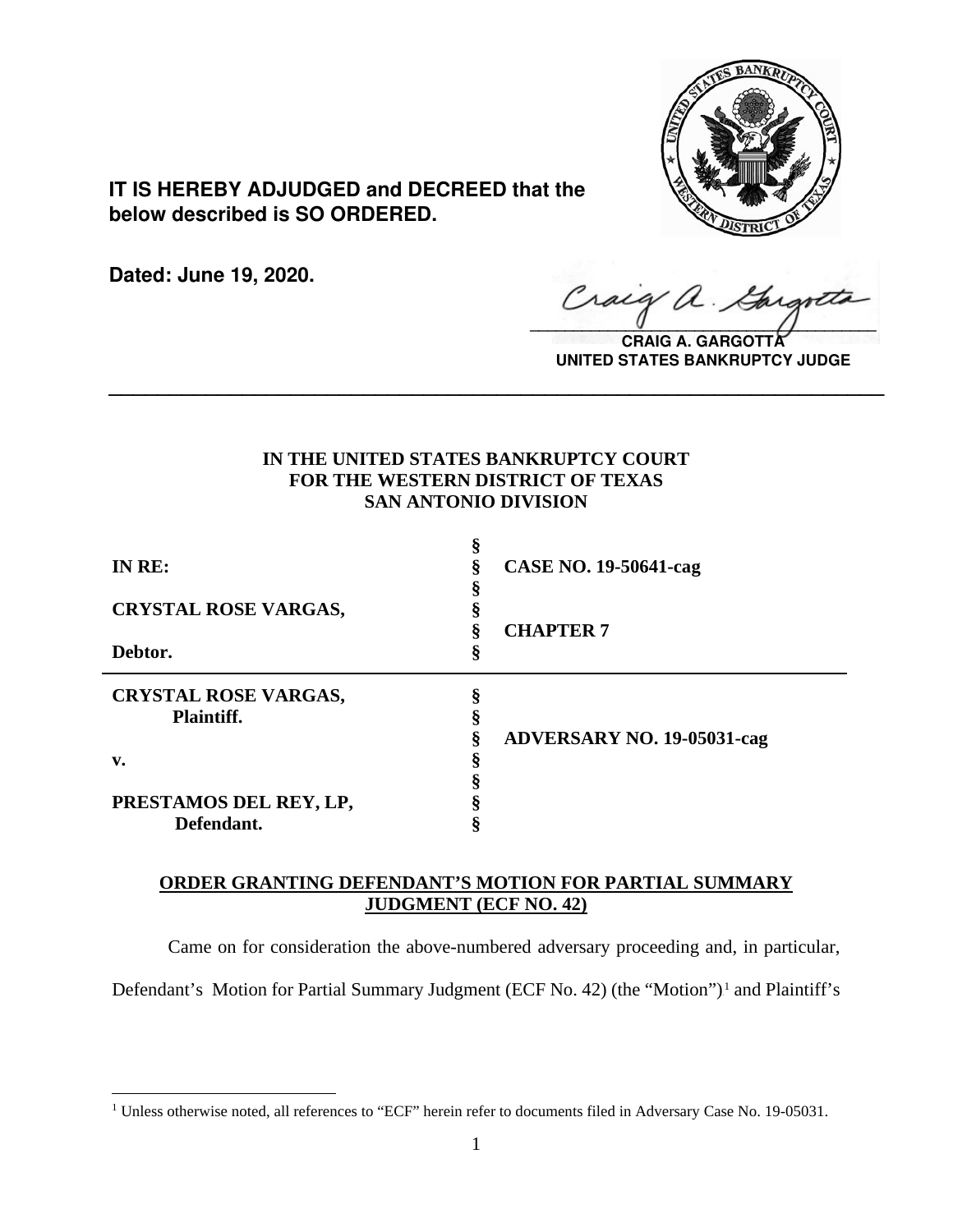Response to Defendant's Motion for Summary Judgment (ECF No. 54) ("Response").<sup>2</sup> The Court took the matter under advisement. After considering the pleadings and arguments contained therein, the Court finds the Motion should be granted.

The Court has jurisdiction over this matter under 28 U.S.C. §§ 1334 (a) and (b). This is a core proceeding under 28 U.S.C. § 157(b)(2)(A) because it is a matter concerning administration of the estate. Venue is proper under 28 U.S.C. §§ 1408 and 1409. This matter is referred to the Court pursuant to the District Court's Standing Order of Reference.

### **Procedural Background**

Crystal Rose Vargas ("Plaintiff") filed for Chapter 7 bankruptcy. One of her creditors is Prestamos Del Rey ("Defendant" or "PDR"). Plaintiff filed this adversary proceeding for damages, exemplary damages, injunctive relief, a fine, attorney's fees, and pre-judgment costs and interests for violating the automatic stay under 11 U.S.C.  $\S$ § 362(a)(1), (3), and (6).<sup>3</sup> (ECF No. 1). Defendant moved for partial summary judgment, arguing that: (1) the act of pulling Plaintiff's credit report does not constitute a violation of the automatic stay; (2) the telephone contacts between Defendant and Plaintiff regarding removal of Defendant's "hard pull" from Plaintiff's credit report do not constitute a violation of the automatic stay; and (3) that a post-petition letter sent by Defendant's collection agent SARMA on June 13, 2019 constitutes a violation of the automatic stay, but that the Parties must try the issue of whether "Defendant willfully violated the automatic stay . . . and whether Plaintiff suffered any damages as a result." (ECF No. 42).

 $2$  On June 1, 2020 Defendant filed an untimely Reply to Plaintiff's Response to Motion for Partial Summary Judgment (ECF No. 55) ("Reply"). *See* L.Rule 7007(c)(2) (providing that "a reply in support of a motion shall not be filed later than 7 days after the filing of the response to the motion"). Plaintiff did not object to the untimeliness of the Reply. The Court gave the Reply the appropriate weight when considering the arguments provided in the moving papers. 3 All section references hereinafter shall refer to 11 U.S.C. unless otherwise specified.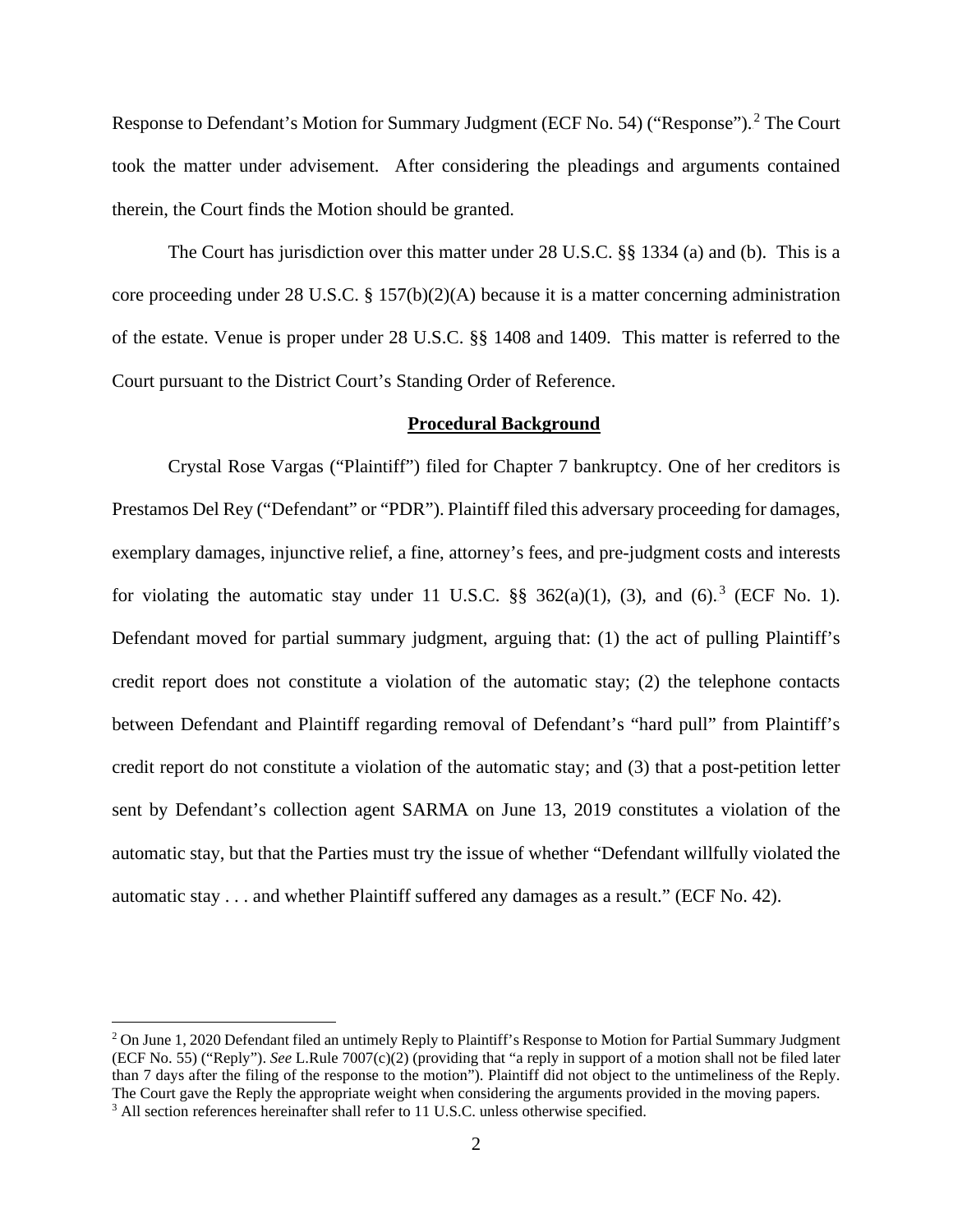### **Factual Background**

On July 30, 2018, Plaintiff signed a promissory note with PDR for \$700.00. (ECF No. 42, Ex. 1). On September 20, 2018, Plaintiff sent a letter to PDR (the "Pre-Petition Letter") notifying them that Plaintiff was "falling behind on payments." (*Id.*, Vargas Dep.); (*Id.*, Ex. 2). The Pre-Petition Letter also informed PDR that Plaintiff planned to file for Chapter 7 bankruptcy, and that Plaintiff was represented by counsel to whom all contacts regarding debt collection should be directed. (*Id*.). On September 25, 2018, Defendant received the Pre-Petition Letter. (ECF No. 54, Ex. 1); (Bonnin Decl.). Plaintiff and Defendant did not have contact from September 20, 2018 to March 23, 2019. (ECF No. 42, Vargas Depo.). On March 23, 2019, Plaintiff filed her Chapter 7 bankruptcy. (Case No. 19-50641-cag, ECF No. 1).

On May 9, 2019, Chelsea Richardson, a PDR employee, pulled Plaintiff's credit report. (ECF No. 42, Bonnin Decl.). The same day, Plaintiff received a notification regarding the credit pull through a credit reporting website. Plaintiff asked her husband, Favian Vargas, to call PDR to inquire why the credit pull occurred. (*Id.*, Vargas Depo.). Plaintiff's husband spoke to Ms. Richardson regarding the credit pull. (*Id.*, Richardson Decl.); (ECF No. 54, Ex. 4). The next day, on May 10, 2019, Diana Bonnin, one of the owners of PDR, requested that Plaintiff come into the office to sign a document that would assist PDR in removing the credit pull from Plaintiff's record. (*Id.*, Bonnin Decl.). Plaintiff agreed to come into PDR's office to sign a form to remove the credit pull, but Plaintiff never went to PDR's office to sign the form. (Vargas Depo.). After Ms. Bonnin's phone call with Plaintiff, PDR called Plaintiff two more times regarding removing the credit pull from Plaintiff's record—once on May 14, 2019 by an employee named "Michael," and again on May 20, 2019 by Ms. Richardson. (ECF No. 42). Both Plaintiff and Defendant agree that phone calls from employees at PDR never included a specific mention of an attempt to collect a debt.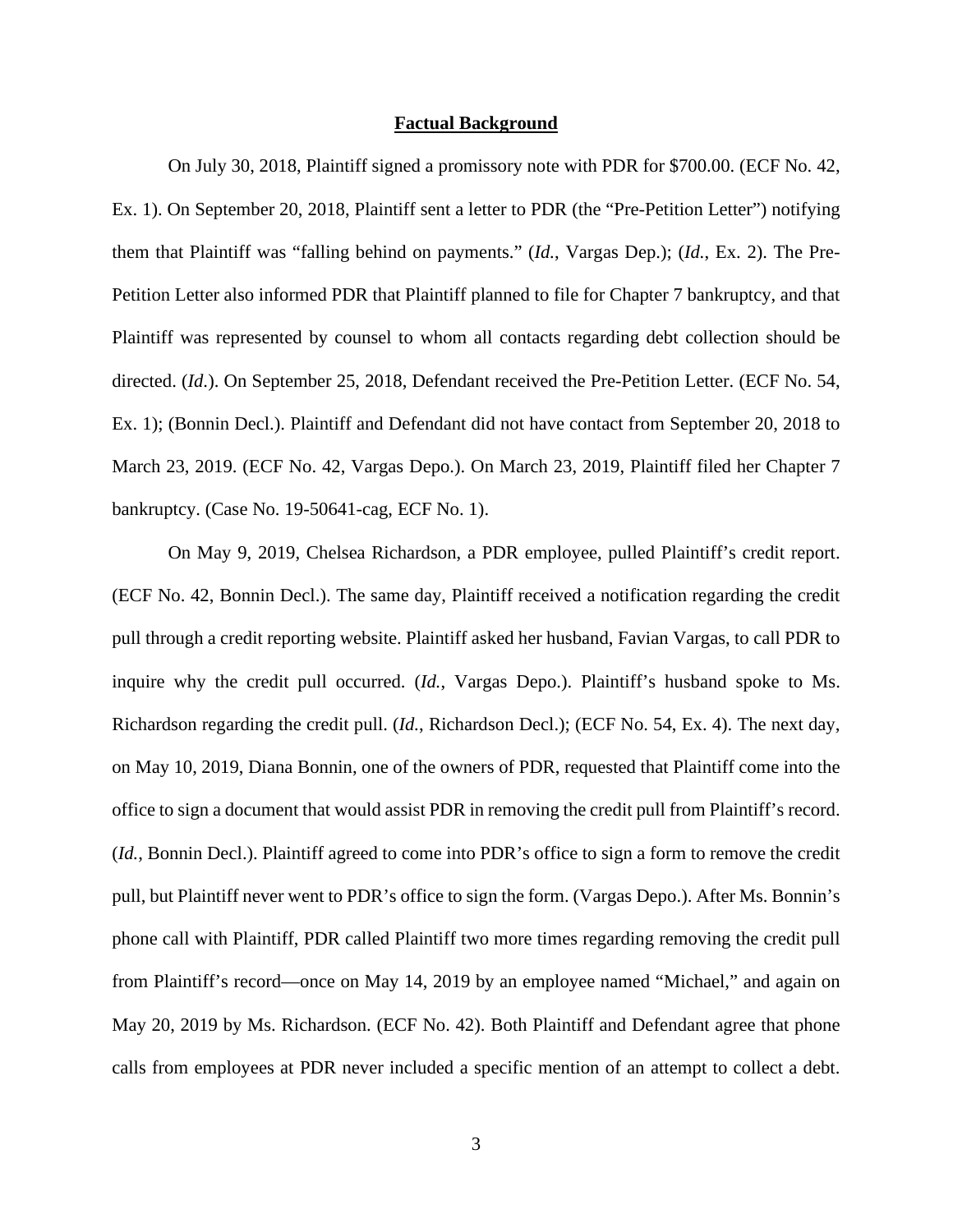(*Id.*, Vargas Depo.). On June 13, 2019, Plaintiff received a post-petition letter from SARMA— Defendant's third-party collections agent—stating Plaintiff's account was labeled as a charge-off account and SARMA was attempting to collect on Plaintiff's debt. *Id.*

### **Legal Standard**

Summary judgment is appropriate "if the pleadings, depositions, answers to interrogatories, and admissions on file, together with the affidavits, if any, show that there is no genuine issue as to any material fact and that the moving party is entitled to a judgment as a matter of law." Fed. R. Civ. P. 56(c); *Celotex Corp. v. Catrett*, 477 U.S. 317, 322 (1986). Courts employing this standard of review must determine "not merely whether there is a sufficient factual dispute to permit the case to go forward, but whether a rational trier of fact could find for the nonmoving party based upon evidence before the court." *James v. Sadler*, 909 F.2d 834, 837 (5th Cir. 1990) (citing *Matsushita Elec. Indus. Co., Ltd. v. Zenith Radio Corp.*, 475 U.S. 574, 586 (1986)).

To prevail on summary judgment, the moving party has the burden of showing the absence of a genuine issue of material fact and the appropriateness of judgment as a matter of law. *Union Planters Nat. Leasing v. Woods*, 687 F.2d 117 (5th Cir. 1982). Rule 56 creates a shifting burden. Once a properly supported motion for summary judgment is presented, "the nonmoving party must rebut with 'significant probative' evidence." *Ferguson v. Nat. Broadcasting Co., Inc.*, 584 F.2d 111, 114 (5th Cir. 1978) (citations omitted). If the record "taken as a whole, could not lead a rational trier of fact to find for the non-moving party, then there is no genuine issue for trial." *LeMaire v. Louisiana*, 480 F.3d 383, 390 (5th Cir. 2007). When there is no genuine issue for trial, the Court should grant summary judgment. *Id*.

### **Analysis**

Defendant's Motion poses three issues: (1) whether the Defendant's act of pulling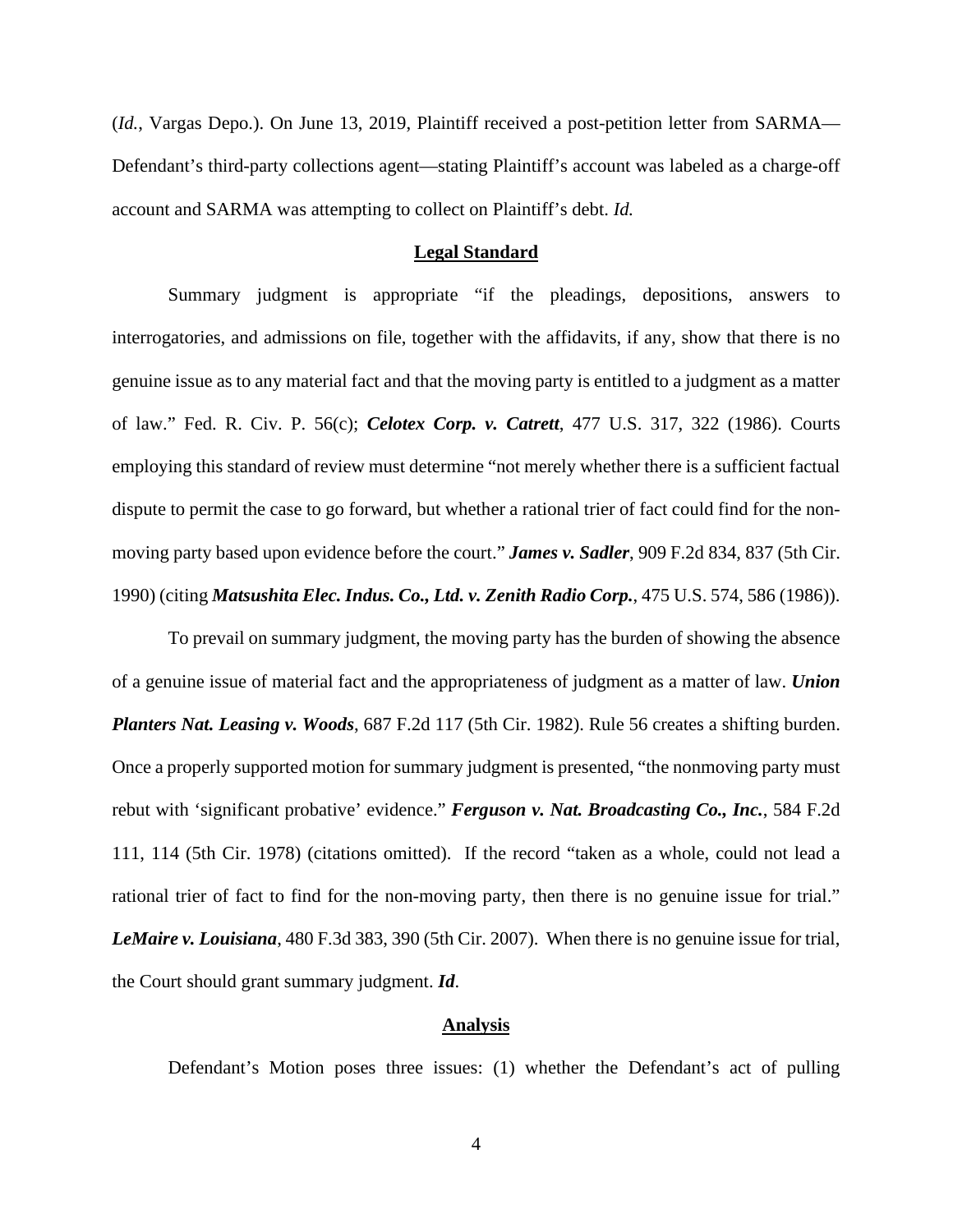Plaintiff's credit report constitutes a violation of the automatic stay; (2) whether post-petition contacts and phone calls between Defendant and Plaintiff violate the automatic stay; and (3) whether SARMA's collections letter constitutes a violation of the automatic stay. (ECF No. 42). The Complaint alleges, in general terms, that the three acts described above violate  $\S$ § 362(a)(1), (3), and (6). (ECF No. 1). The Complaint, however, does not assign a specific Code violation to each act.

Section  $362(a)(1)$  prohibits the "commencement or continuation . . . of a judicial, administrative, or other action or proceeding against the debtor" or "[recovery] of a claim against the debtor that arose before the commencement of [the bankruptcy case.]" 11 U.S.C.  $\S 362(a)(1)$ (West 2020). Section 362(a)(3) prohibits "any act to obtain possession of property of the estate or of property from the estate or to exercise any control over property of the estate." 11 U.S.C. § 362(a)(3). Section 362(a)(6) prohibits "any act to collect, assess, or recover a claim against the debtor" arising prior to establishment of the automatic stay. In the Fifth Circuit, a claim for violating the automatic stay exists when: " $(1)$  the defendant [knew] of the existence of the stay; (2) the defendant's acts [were] intentional; and (3) these acts …violated the stay." *In re Small***,**  486 F. App'x. 436, 439 (5th Cir. 2012) (quoting *Brown v. Chesnut (In re Chesnut)***,** 422 F.3d 298, 302 (5th Cir. 2005)). Section 362(k) "does not require a specific intent to violate the automatic stay," and only requires "that the defendant's actions which violated the stay were intentional." *Chesnut*, 411 F.3d at 302. PDR concedes that its staff knew the automatic stay was in place. (ECF No. 42, Bonnin Decl.). Therefore, the issues before the Court are: (1) whether PDR's alleged acts were intentional; and, (2) whether PDR's acts violate the automatic stay.

## **I. Pulling Plaintiff's Credit Report Did Not Violate the Automatic Stay**

After Plaintiff filed for bankruptcy, PDR made a "hard pull" of Plaintiff's credit. (ECF No.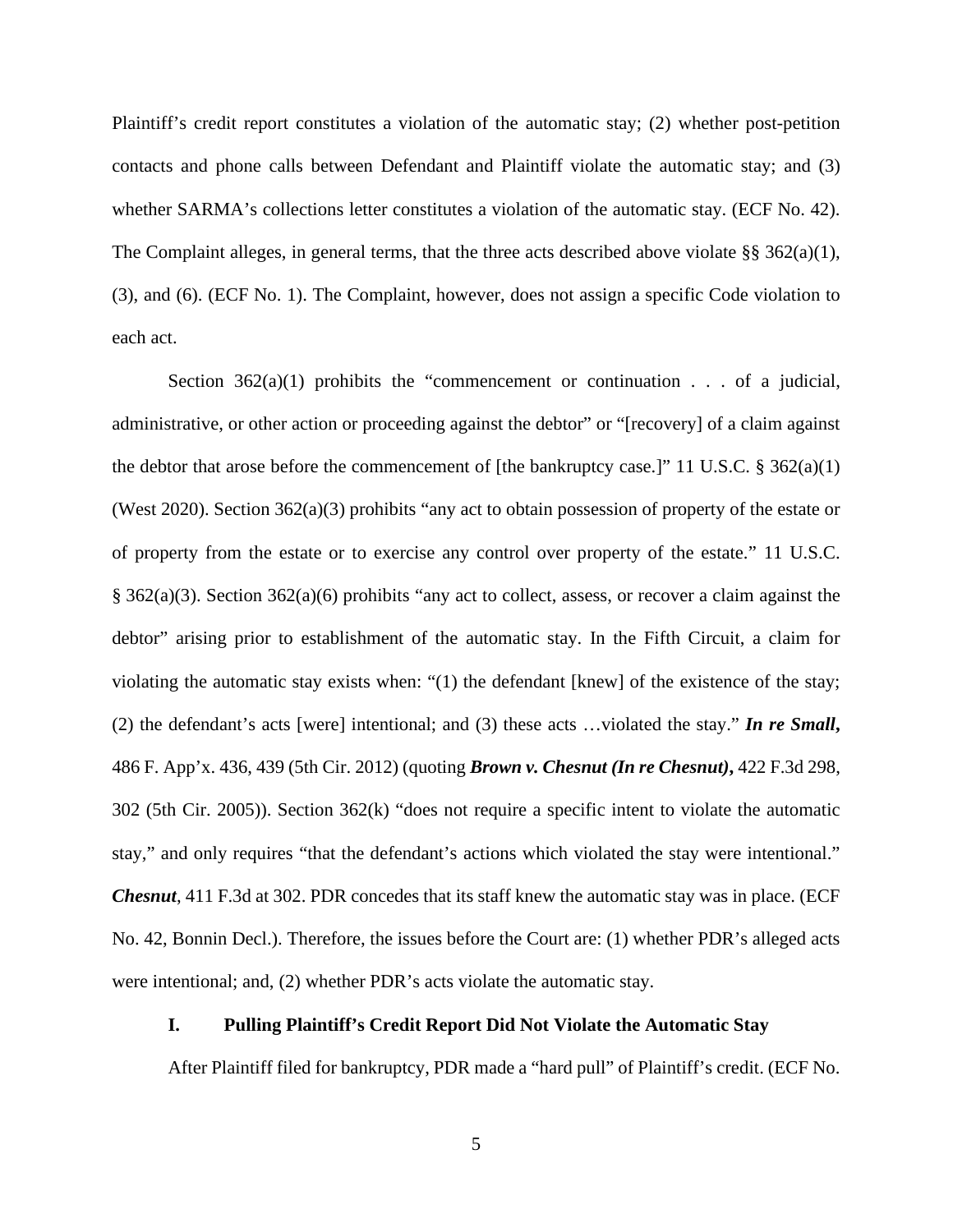42, p. 6). Defendant argues that PDR's credit pull was erroneous. (*Id*.). Moreover, Defendant contends that the credit pull was not an "act to collect, assess, or recover a claim against the debtor." (*Id.*). Defendant supports its assertions with evidence from Plaintiff's deposition where she stated her belief that PDR pulled her creditor to "validate" that she filed for bankruptcy. (Vargas Depo, pp. 35–36). In her Response, Plaintiff argues "verification of a bankruptcy is a collection matter" (ECF No. 54, ¶ 8).

The Court finds that PDR's pulling of Plaintiff's credit report did not violate the automatic stay. As mentioned, both parties concede Defendant knew the stay was in place. (*Id.*); (ECF No. 54). In addition, the evidence shows Defendant possessed the requisite intent under § 362(a). As provided in *Chesnut*, the intent required for a stay violation under § 362(a) is that there must be general—not specific—intent to commit the act in question. *Chesnut*, 411 F.3d at 302. Defendant argues Ms. Richardson mistakenly pulled Plaintiff's credit report, thus the intent element cannot be satisfied. (ECF No. 42, Richardson Decl.). Specifically, Ms. Richardson stated her "intentions were to pull a credit report for a different account." (ECF No. 42, Richardson Decl.). Defendant's argument regarding Ms. Richardson's specific intent to pull Plaintiff's credit report is irrelevant, because *Chesnut* only requires that Defendant committed an intentional act—in this case pulling a credit report. *Chesnut*, 411 F.3d at 302 ("the statute provides for damages upon a finding that the defendant knew of the automatic stay and that the defendant's actions which violated the stay were intentional."). Therefore, the Court finds the intent element is satisfied.

Next, the Court must consider whether Defendant's act of pulling Plaintiff's credit report violates the stay. Section  $362(a)(1)–(8)$  provide a list of acts which constitute a violation of the stay. One of the "categories of prohibited action is 'any act to collect, assess, or recover a claim against debtor that arose before the commencement of the case.'" *Collier v. Hill (In re Collier)*,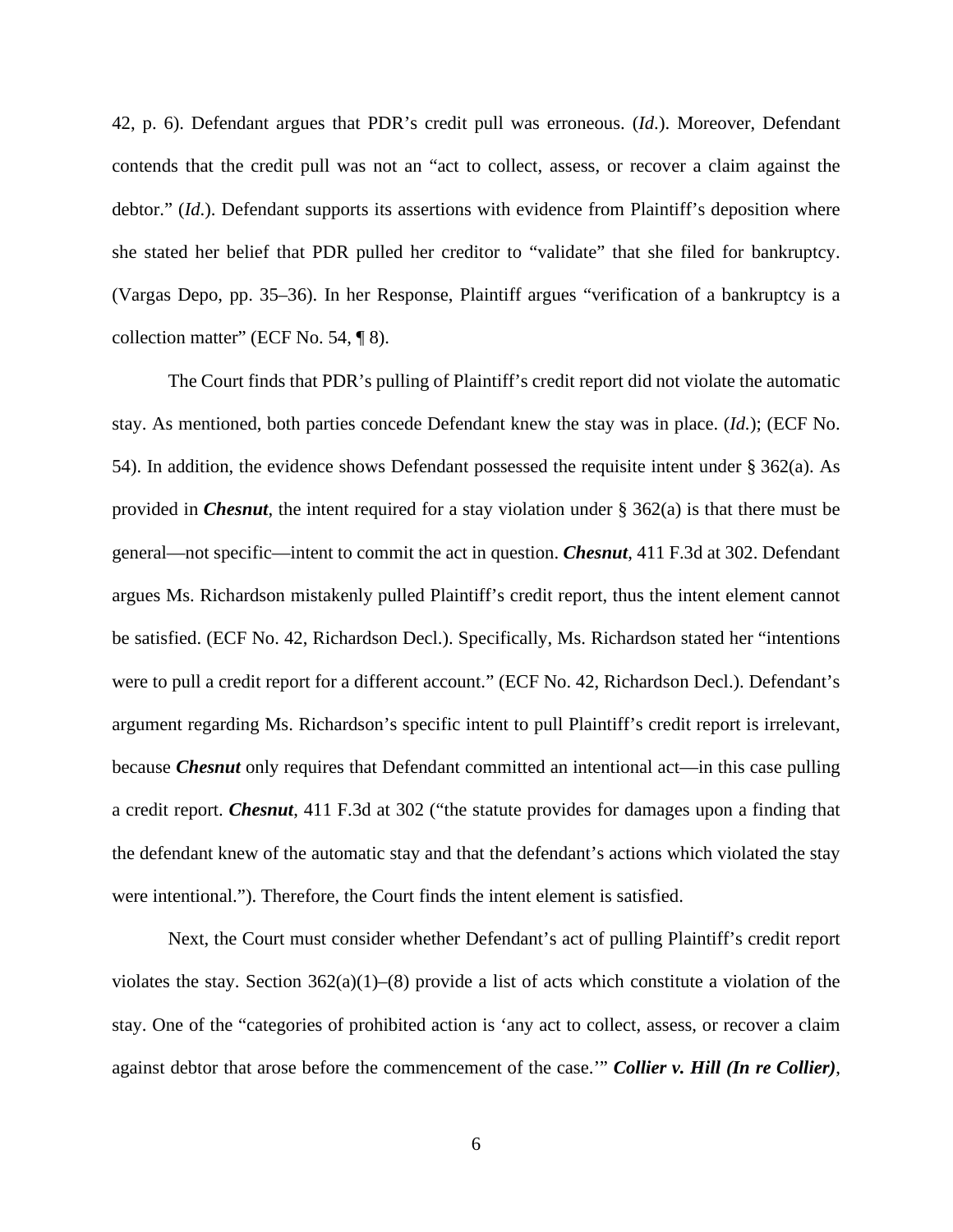410 B.R. 464, 473 (Bankr. E.D. Tex. 2009) (quoting 11 U.S.C. § 362(a)(6)). The Complaint alleges that when Defendant pulled her credit report, it violated the stay, because the pulling of a credit report is "collection matter" that contravenes  $\S$  362(a)(6). (ECF No. 1).

This Court in *In re Mahoney* recognized that an act that is unlikely to succeed in collecting a debt is not a stay violation. 368 B.R. 579, 589 (Bankr. W.D. Tex. 2007). Furthermore, *In re Keller*, deals directly with the issue of whether continued credit reporting violates the stay. *In re Keller*, No. 12-22391-B-13, 2016 WL 3004488, at \*1, \*4 (Bankr. E.D. Cal. May 17, 2016). The court in *Keller* determined the act of continued credit reporting—even if the information is adverse—cannot constitute a violation under § 362(a), because Congress authorizes credit reporting through the Fair Credit Reporting Act (FCRA). 2016 WL 3004488, at \*4. Determining that a creditor's act of continued credit reporting on a debtor violates the Bankruptcy Code would require Congress intending for either the FCRA or the Bankruptcy Code to invalidate the other, which cannot be the case. *Id*.

Here, Defendant argues pulling Plaintiff's credit report does not amount to a collections action, because the act alone is unlikely to collect a debt. (ECF No. 42) (citing *Mahoney*, 368 B.R. at 589). In response, Plaintiff argues pulling the credit report violates the automatic stay, because it began the process of collecting a debt. (ECF No. 54). Plaintiff does not provide any case law to support her argument that pulling a debtor's credit report while the debtor is in bankruptcy is a violation of the automatic stay under §§  $362(a)(1)$ , (3), and/or (6). After considering the decisions in *Mahoney* and *Keller*, the Court agrees with Defendant that the singular act of pulling a credit report is neither the commencement of a legal proceeding under  $\S$  362(a)(1), an act to obtain possession of property of the estate under  $\S$  362(a)(3), nor an act to collect, assess, or recover claims against the debtor under  $\S$  362(a)(6). Therefore, the Court grants Defendant's Motion, and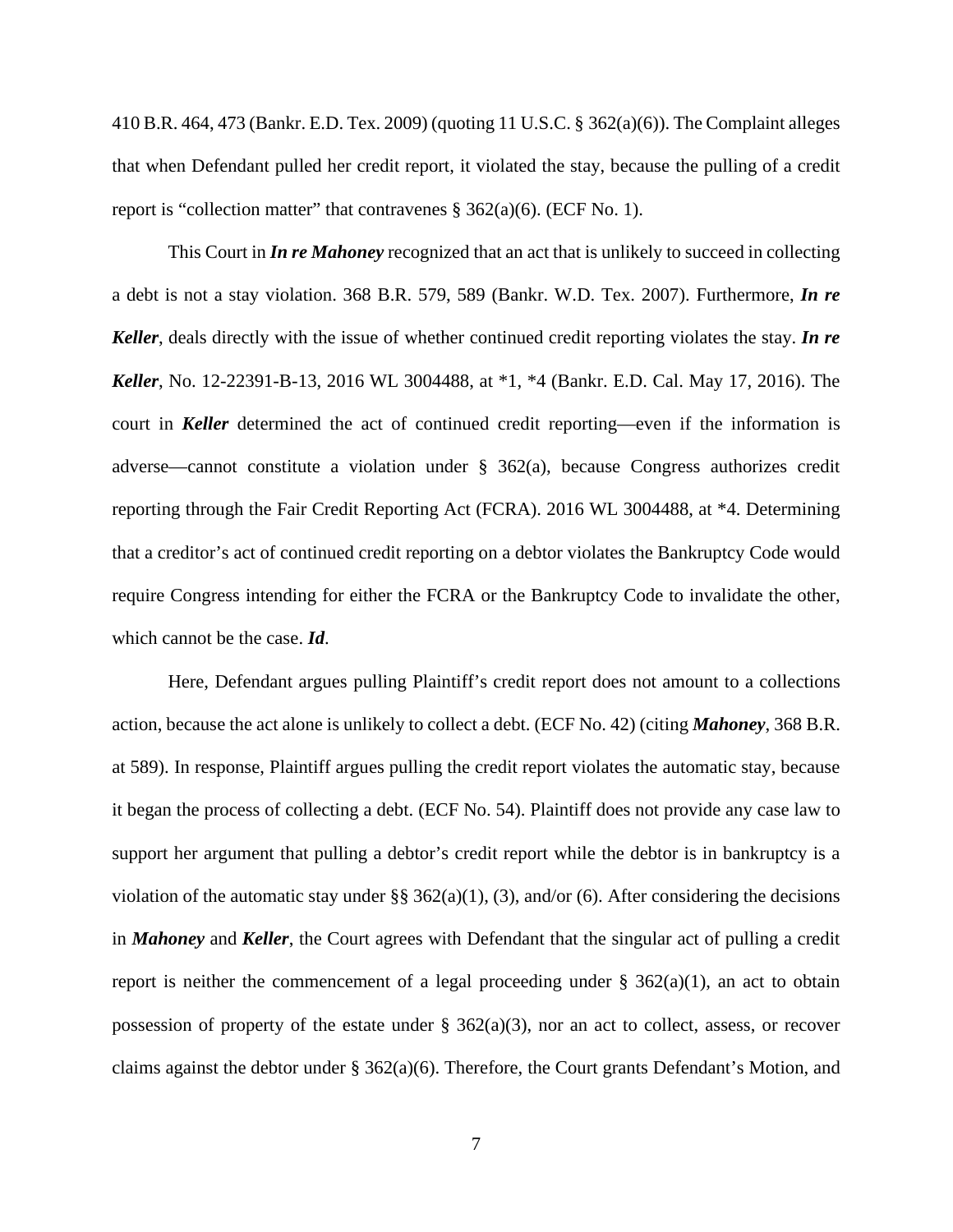finds that Defendant's act of pulling Plaintiff's credit report is not a violation of the automatic stay.

## **II. Defendant's Telephone Contacts with Plaintiff Regarding Removal of the Credit Pull From Plaintiff's Credit Report Do Not Violate the Automatic Stay**

Post-petition, Defendant conducted a hard credit pull that appeared on Plaintiff's credit report. The Parties agree that Plaintiff's husband called Defendant on the telephone to have the hard pull removed from Plaintiff's credit report. Thereafter, Defendant spoke with Plaintiff and Plaintiff's husband to discuss removal of the hard pull from Plaintiff's credit report. Defendant argues that the telephone contacts between Plaintiff and Defendant are not a violation of the automatic stay, because Mr. Vargas and Plaintiff initiated the contacts; the substance of the telephone calls pertained only to cleaning up Plaintiff's credit report; and there is no objective evidence of harassment or coercion. (ECF No 42, p. 9). Plaintiff argues that Defendant's telephone communication with Plaintiff and her husband violate the automatic stay, because they are part of a "pattern of misconduct" that "Defendant . . . well knew . . . was prohibited by the automatic stay." (ECF No. 54, p. 7).

The Court finds that Defendant's contacts with Plaintiff do not violate the automatic stay, because the contacts concerned removing the credit pull from Plaintiff's record, not collecting a debt. As mentioned, both parties concede Defendant knew the stay was in place. (ECF No. 42, Bonnin Decl.); (ECF No. 54). Furthermore, the evidence indicates—and Defendant never disputes—that each employee possessed the requisite intent of contacting Plaintiff each time regarding the credit pull on Plaintiff's record. (ECF No. 42, Bonnin Decl.).

Nevertheless, the issue here is whether Defendant's contacts with Plaintiff regarding removing the credit pull from Plaintiff's record violate the stay. *In re Roth* evaluated whether a communication constitutes a stay violation as a prohibited debt collection. 935 F.3d 1270, 1276 (11th Cir. 2019). The court determined the objective nature and effect of the communication by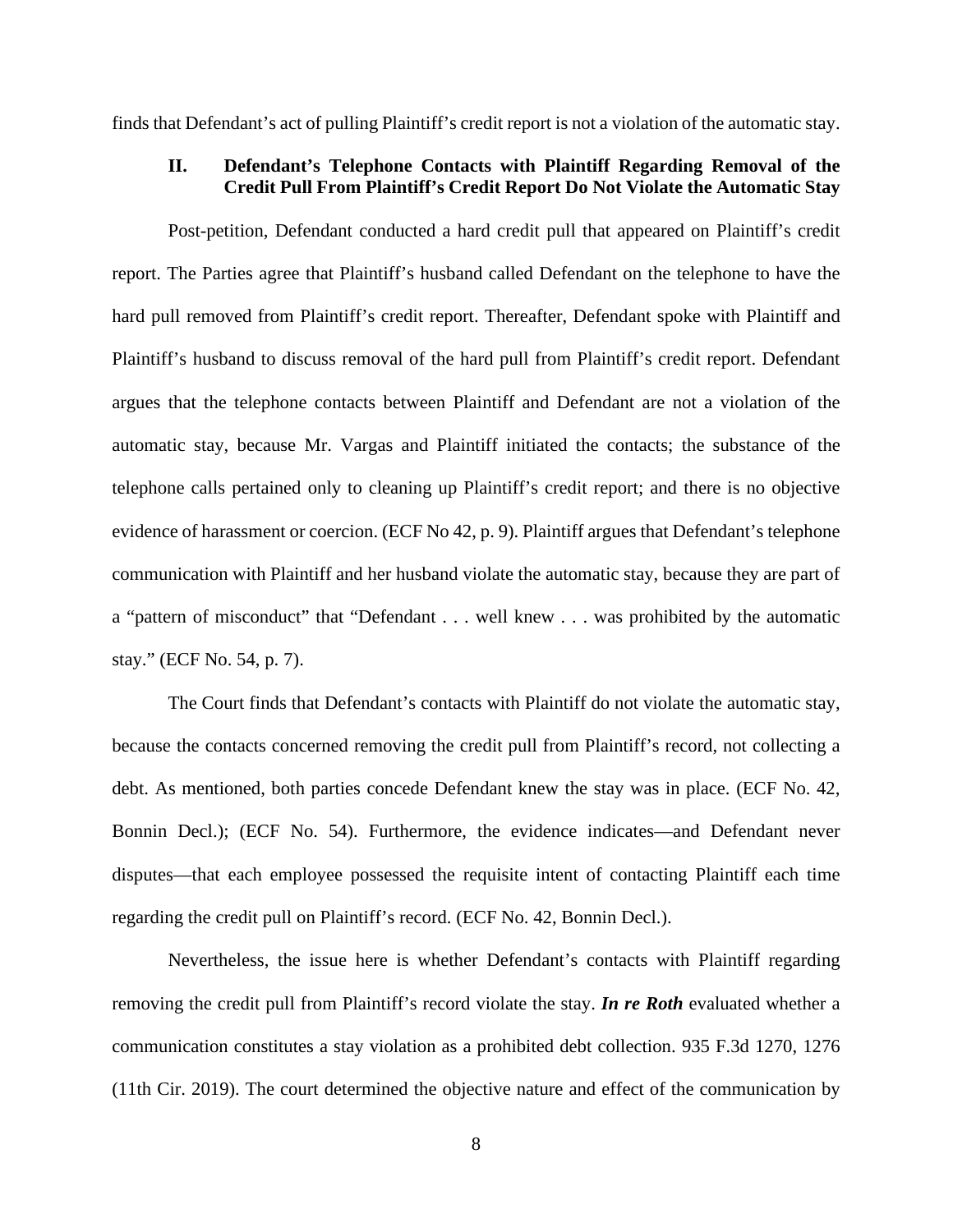the creditor could constitute a debt collection if it pressured a debtor to repay a debt. *Id.* 

Here, Plaintiff initiated communication when Plaintiff's husband contacted Defendant. (ECF No. 42). Moreover, the contacts concerned removing the credit pull—not commencing a lawsuit against Plaintiff, acting to obtain property or exercise control over property of the estate, or acting to collect a debt. (*Id*.) Plaintiff acknowledges Defendant's contacts "were not calls demanding money." (ECF No. 54, p.15). Accordingly, the Court grants Defendant's Motion and finds that Defendant's contacts were not an attempt to collect a debt in violation of the stay.

### **III. SARMA Collections Letter**

SARMA's collections letter appears to violate the automatic stay as an impermissible attempt to collect a debt. Moreover, parties concede that SARMA's action violates the stay. (ECF No. 42); (ECF No. 54). Nevertheless, it appears the issues of the willfulness of SARMA's acts and the extent to which the Court can award damages under  $\S 362(k)$  remain at issue.<sup>4</sup> Accordingly, the Court invites the parties to specify within their pretrial order what elements and issues are stipulated to, and what issues and elements must be proven as to the SARMA collections letter. To the extent the parties are not conceding relevant elements under § 362, these issues are reserved for trial.

### **CONCLUSION**

IT IS THEREFORE ORDERED, ADJUDGED, AND DECREED that Defendant's Motion for Partial Summary Judgment (ECF No. 42) is GRANTED.

IT IS FURTHER ORDERED that the Parties shall include in their pretrial order what issues remain to be litigated as to SARMA's collections letter.

<sup>&</sup>lt;sup>4</sup> After the reply deadline, Defendant filed its Reply (ECF No. 55). Therein, Defendant "admits that it violated the automatic stay when it referred its account to SARMA and SARMA sent out a single collection letter." (*Id.* at ¶ 1).